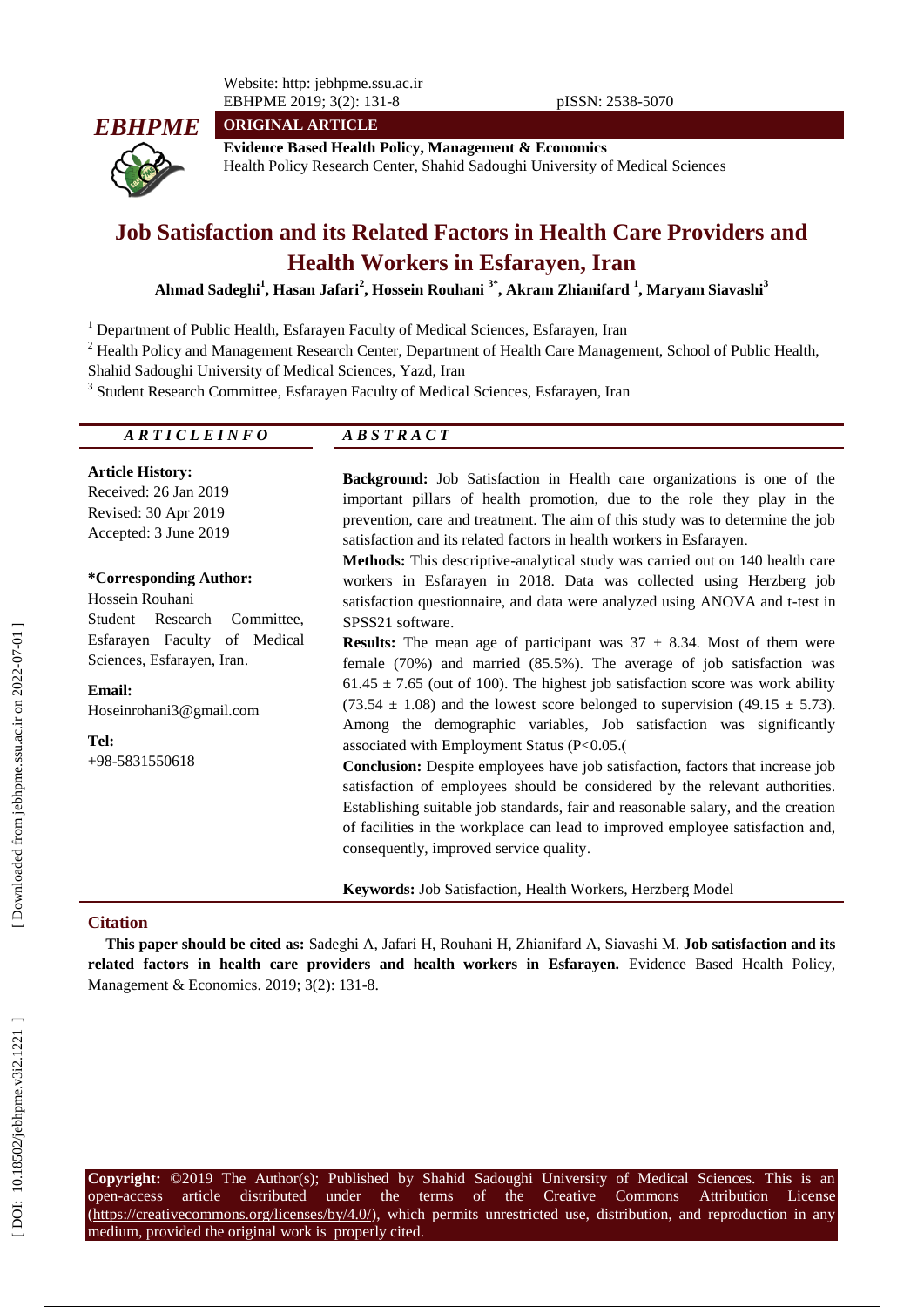# **Introduction**

The organization is a social system whose<br>survival and sustainability depend on the survival and sustainability depend on the existence of strong links among its constituents. Nowadays, organizations have to pay more attention to their human resources in order to achieve higher levels of efficiency and effectiveness. Meanwhile, employee attitude is likely to be the most effective factor on organizations' efficiency and effectiveness (1).

Human resources are not only the subject and purpose of any kind of development but also serve as an effective leverage for achieving the goals of economic and social development. Therefore, a society that intends to move towards development is required to use its human resources effectively (2). Human resources are considered as the most important pillar of the health systems because their performance depends on the knowledge, skills and motivation of their human resources (3).

Job Satisfaction is one of the most fundamental concepts that are important at all levels of human resources management and must be considered more seriously than anything else in achieving organizational goals (4).

Job satisfaction refers to the attitude of an employee to his/her job or feelings that he/she has about his/her job. Job satisfaction is an indicator of organizational success (5).

Job satisfaction influences many of the organizational variables such as productivity, organizational commitment, appropriate communication, improvement of morale and interest at workplace, and increase of the quantity and quality of work.

Research has also shown that employees with higher job satisfaction have higher levels of physical fitness and mental ability. From organizational perspective, a high level of job satisfaction represents a highly desirable organizational atmosphere that attracts and retains employees (3).

In addition, low job satisfaction leads to antisocial behaviors such as defective products, undesirable and poor quality services, production and distribution of malicious rumors, absenteeism, job transfer, and job quitting (6).

Job satisfaction is influenced by the circumstances and events that employees experience in the workplace. Hence, the management style, organizational culture, the nature of work, working conditions and the type of communication with colleagues play a significant role in formation of job satisfaction (3).

Job satisfaction in health care services provision institutes is an essential and valuable pillar of health promotion due to the duties of these institutes to prevent diseases and provide health care for human beings.

Job dissatisfaction in employees of such organizations not only *quantitatively* impairs doing work for the clients, but also *qualitatively* affects the health care services delivered to them (6).

Job satisfaction is also regarded as one of the most important areas of sustainable development due to its direct relationship with human health. The realization of Job satisfaction requires healthy, happy and professionally motivated therapists (7).

Today, job satisfaction is the focus of attention of researchers into organizational behavior and is considered as one of the major concepts in organizational research (8). Different studies have been done on job satisfaction in various health -care settings (9).

In different countries, the status of job satisfaction in the work system has been studied from various perspectives. The peak of job satisfaction rates have been reported from the United States (41%) followed by Scotland (38%), England (36%), Canada (33%) and Germany (17%) (10).

The results of a study in Ethiopia showed that around 46% of health care staff had job dissatisfaction, and lack of motivation, low salary and insufficient educational opportunities were among the most important reasons for job dissatisfaction (11).

The results of some studies in Iran also indicate that the health workers have low job satisfaction. In the study of Sheikh Veisi *et al*., approximately 67%

DOI: 10.18502/jebhpne.v3i2.1221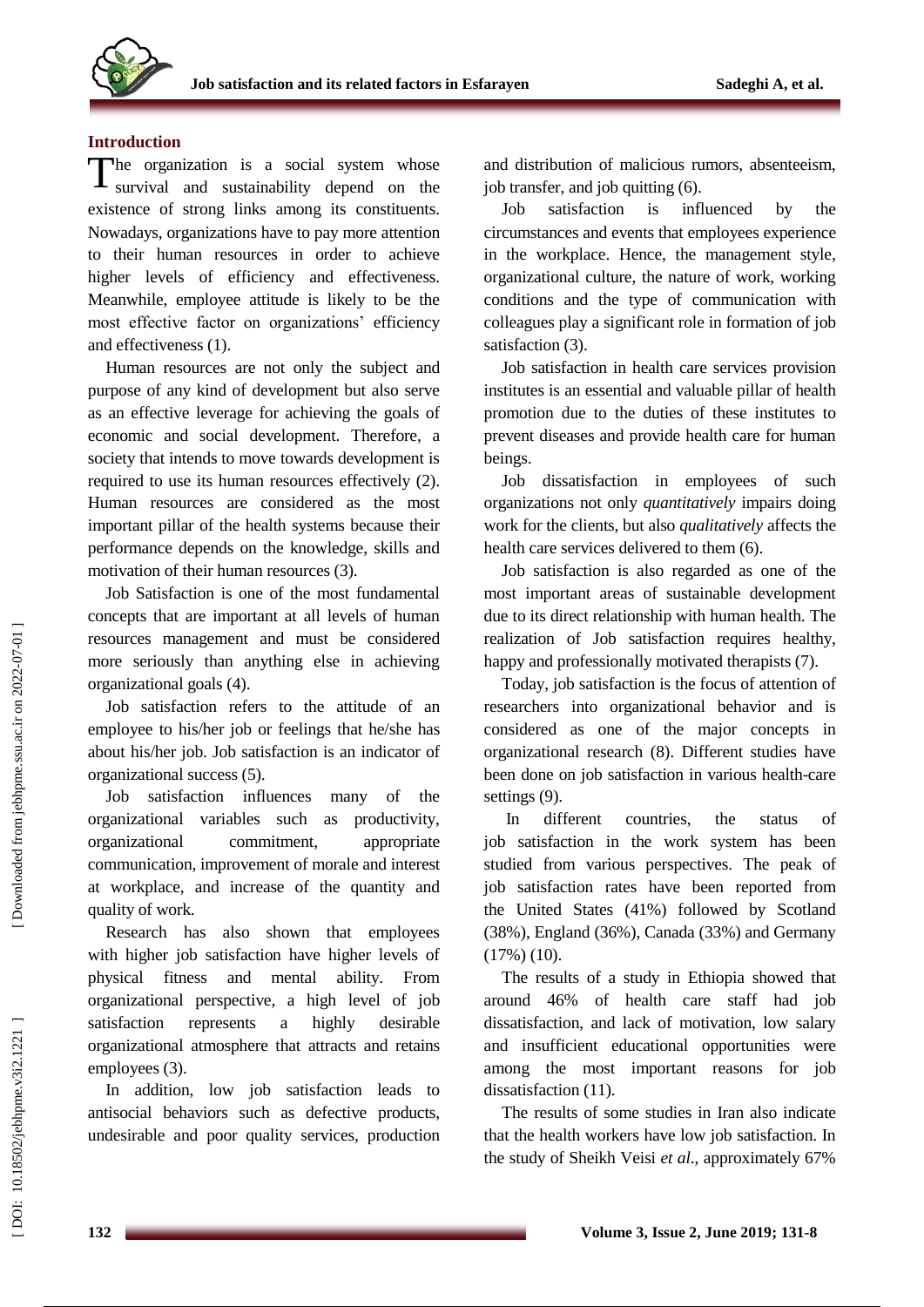

of Zahedan health care staff (healthcare personnel, , and nurses) had job dissatisfaction or low job satisfaction (12). Furthermore, the average job satisfaction score in the employees of Khomeyni Shahr Health Network has been reported to be 55.5 out of 100 (13).

Research shows that people with job dissatisfaction are at comparably higher risk of accidents (14). Due to the importance of the impact of job satisfaction on the quality of services provided to clients, it is therefore recommended to *continuously* measure job satisfaction in the working environment.

Considering the different job satisfaction levels of health workers reported in various studies depending on the type and conditions of their working environments and the lack of a similar study in Esfarayen, North Khorasan Province, this study was aimed to investigate job satisfaction and potentially related factors in health care providers and health workers in Esfarayen city .

### **Materials and Methods**

This cross -sectional, descriptive -analytical study was done in Esfarayen city in 2018. The study population consisted of 140 health care providers and health workers working in the Esfarayen health posts in cities and health homes in rural.

All members of the study population were enrolled in the study by census method. The data collection instrument was a questionnaire consisting of two sections. The first section includes items about the demographic characteristics (including age, gender, education level, field of studies, work experience, marital status and type of employment), and the second section, Herzberg's standard job satisfaction questionnaire, includes items to assess job satisfaction.

This questionnaire was designed to investigate job satisfaction in eight areas, ie, job security, salary and benefits, working environment conditions, interpersonal relationships, job position, supervision, management systems and the ability to work. This questionnaire consists of 72 five -choice (very low, low, moderate, high and very high) items.

For items that denote a positive concept, 1 represents very low, 2 represents low, 3 represents moderate, four represents high, and 5 represents very high; items that imply a negative concept are scored *inversely* .

Regarding the classification of the scores, the mean scores of less than 25% was considered to represent job dissatisfaction, 25.1 -50% relative job dissatisfaction, 50.1 -75% relative job satisfaction, and over 75% job satisfaction. The validity and reliability of the questionnaire have been confirmed in previous studies.

Heidari *et al*. reported the Cronbach's alpha coefficient of the questionnaire to be 90% (3). The data were collected after the study protocol was approved by the Ethics Committee of the the Esfarayen Faculty of Medical Sciences (ethics code: IR.ESFARAYENUMS.REC.1396.30).

The interviewers, after giving necessary explanations about the research purposes to participants, received oral consent to participate in the study from them. Then, the questionnaires were distributed among them. To observe data confidentiality, the questionnaires included no identifying information (name, surname, etc.).

Descriptive statistic mean [±standard deviation (SD)] and ANOVA and *t* -test in the SPSS version 21 were used to do data analysis.

# **Results**

Out of 140 distributed questionnaires, 130 questionnaires (92%) were collected back. In this study, a total of 30 health care providers and 100 health workers participated. Seventy percent of participants were female and 85.5% of them were married.

The mean $(\pm SD)$  age of health workers and health care providers was  $40(\pm 7.32)$  and  $27.76(\pm 2.32)$ , respectively. Regarding employment type, most of health workers were officially employed (79%) and most of health care providers were not official employees (90%). Regarding field of studies, half of the health care providers had public health academic degree.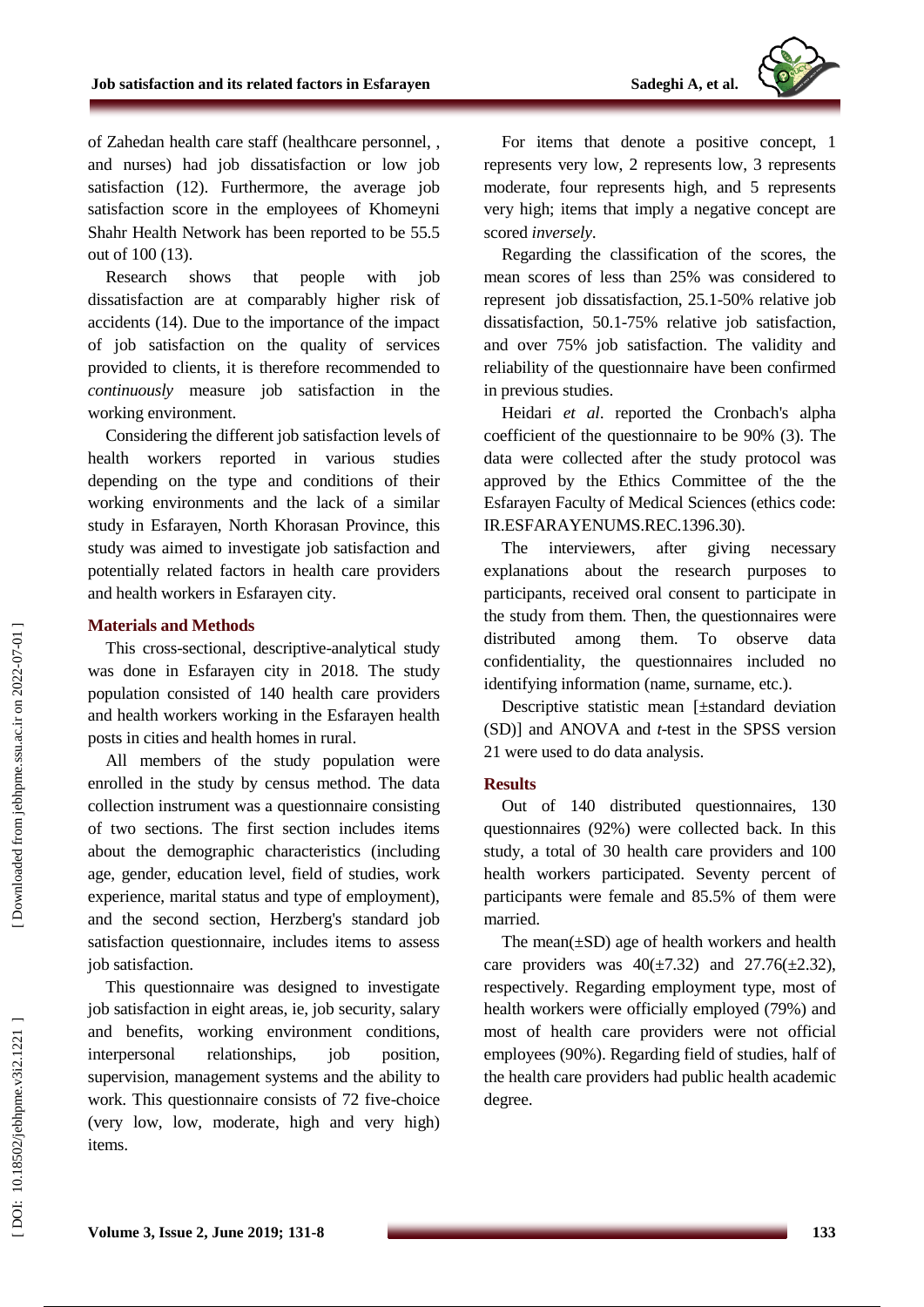

The mean  $(\pm SD)$  scores of job satisfaction by participants' demographic characteristics are presented in Table 1.

Our results showed out of demographic characteristics, only employment type was significantly associated with job satisfaction (*P*=0.031), so that the job satisfaction levels of official and contractual employees were comparatively higher. Other demographic variables were not significantly associated with job satisfaction score (P>0.05) (Table 1).

The status of eight job satisfaction areas in health workers and health care providers is shown in Table 1.

Findings indicate that the mean $(\pm SD)$  scores of job satisfaction were  $57.8(\pm 1.76)$  (relative satisfaction) in working environment conditions,  $65.86(\pm 1.71)$  (relative satisfaction) in

interpersonal relationships,  $54.15(\pm 1.02)$  (relative satisfaction) in salaries and benefits,  $65.86(\pm 1.6)$ (relative satisfaction) in the job position,  $49.16(\pm 5.73)$  (relative satisfaction) in supervision,  $62.11(\pm 1.19)$  (relative satisfaction) in management systems,  $65.12(\pm 1.48)$  (relative satisfaction) in job security, and  $54.53(\pm 1.08)$ (relative satisfaction) in the ability to work. The total job satisfaction was obtained  $61.45(\pm 7.65)$ (relative satisfaction).

The results show that the job satisfaction score of the health workers  $[24.2(\pm 17.7)]$  is slightly higher than that of health care providers  $[60.7(\pm 9.12)].$ Regarding different areas of job satisfaction, the highest level of job satisfaction in both groups was obtained for the ability to work  $[73.54(\pm 1.08)]$  and the lowest level for supervision  $[49.16(\pm 5.73)]$ .

|  |  |  | Table 1. Job satisfaction of employees and its relationship with demographic variables |  |
|--|--|--|----------------------------------------------------------------------------------------|--|
|  |  |  |                                                                                        |  |
|  |  |  |                                                                                        |  |

| <b>Variable</b>        | Category                  | Percentage (n) | <b>Mean</b><br>(±standard deviation) | <b>P-value</b> |  |
|------------------------|---------------------------|----------------|--------------------------------------|----------------|--|
|                        | $20 - 30$                 | 33/9           | $63/78 + 9/49$                       |                |  |
| Age $(Yr)$             | $31-40$                   | 24/8           | $64/48 \pm 7/78$                     |                |  |
|                        | $41 - 50$                 | 39/7           | $64/93 \pm 6/17$                     | 0/091          |  |
|                        | 51-60                     | 1/7            | $63/33 \pm 3/14$                     |                |  |
|                        | man                       | 78/5 (102)     | $64/02 \pm 7/38$                     |                |  |
| Gender                 | women                     | 21/5(28)       | $66/25 \pm 8/43$                     | 0/175          |  |
|                        | $<$ 5                     | 29/2 (38)      | $64/7+9/89$                          |                |  |
|                        | $5-10$                    | 15/4(20)       | $62/36 \pm 6/31$                     |                |  |
| Work<br>experience(Yr) | $11 - 15$                 | 10(13)         | $62/3 \pm 8/33$                      | 0/406          |  |
|                        | 16-20                     | 6/9(9)         | $66/57 \pm 5/23$                     |                |  |
|                        | $>20$                     | 38/5 (50)      | $65/41 \pm 6/21$                     |                |  |
|                        | Diploma and under diploma | 59/2 (77)      | $65/15 \pm 6/81$                     |                |  |
| <b>Education</b> level | Associate                 | 14/6(19)       | $62/29 \pm 7/68$                     | 0/395          |  |
|                        | Bachelor                  | 26/1(34)       | 63/96±9/49                           |                |  |
|                        | Public health             | 26/2(34)       | $64/6 \pm 8/07$                      |                |  |
|                        | <b>Nurse</b>              | 3/8(59)        | 57/16±11/85                          |                |  |
| Field of studies       | Midwife                   | 8/5(11)        | $63/23 \pm 9/98$                     | 0/145          |  |
|                        | Diploma of health worker  | 61/5(80)       | $69/02 \pm 6/69$                     |                |  |
| Marital status         | Single                    | 4/6(6)         | $67/17 \pm 6/14$                     |                |  |
|                        | Married                   | 95/4 (124)     | $64/37 \pm 7/71$                     | 0/384          |  |
|                        | Not official              | 6/2(8)         | $66/16 \pm 5/81$                     |                |  |
|                        | contractual               | 20/9(27)       | $61/22 \pm 8/92$                     | 0/031          |  |
| Employment type        | official                  | 62(80)         | $67/13 \pm 6/41$                     |                |  |
|                        | Others                    | $10/8$ (14)    | $64/39 \pm 8/67$                     |                |  |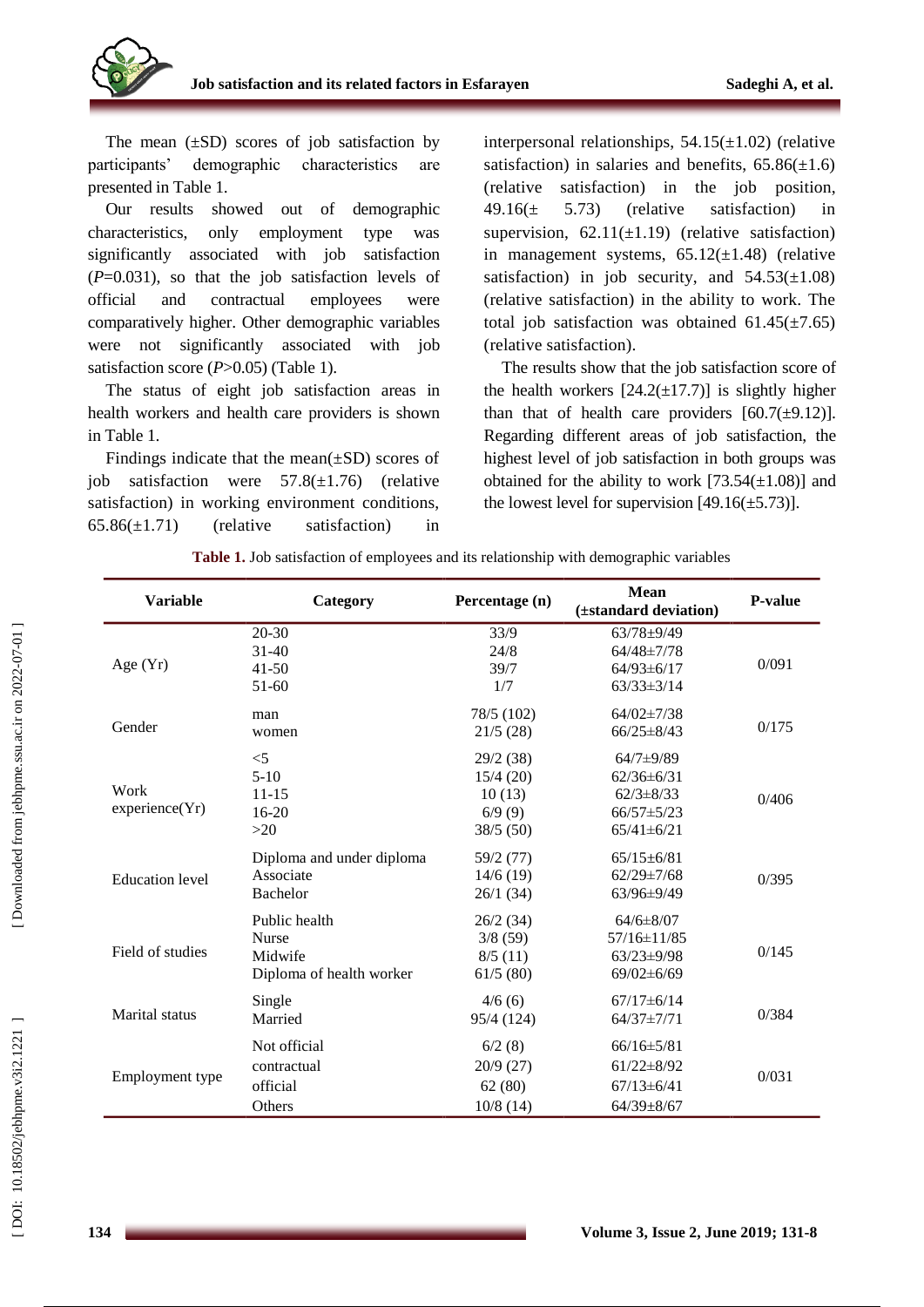

| <b>Job</b> satisfaction areas  | <b>Health workers</b><br>$(n=100)$ | <b>Health monitor</b><br>$(n=30)$ | <b>Health workers</b><br>And monitor |
|--------------------------------|------------------------------------|-----------------------------------|--------------------------------------|
| Working environment conditions | $57/20 \pm 1/28$                   | $59/83 \pm 2/06$                  | $57/8 \pm 1/76$                      |
| Interpersonal relationships    | $65/85 \pm 1/75$                   | $65/50 \pm 1/59$                  | $65/76 \pm 1/71$                     |
| Salary and benefits            | 55/70±9/08                         | $49/09 \pm 1/21$                  | $54/15 \pm 1/02$                     |
| Job position                   | $66/11 \pm 1/18$                   | $65/04 \pm 1/51$                  | $65/86 \pm 1/26$                     |
| Control and Supervision        | $51/58 \pm 5/88$                   | $46/76 \pm 5/02$                  | $49/17 \pm 5/73$                     |
| Policy and management          | $62/45 \pm 1/11$                   | $61/10 \pm 1/45$                  | $62/11 \pm 1/19$                     |
| Job security                   | $65/26 \pm 1/48$                   | $64/66 \pm 1/52$                  | $65/12 \pm 1/48$                     |
| The ability to do work         | $73/48 \pm 1/08$                   | $73/74 \pm 1/09$                  | $73/54 \pm 1/08$                     |
| Total job satisfaction         | $62/2 \pm 7/71$                    | $60/7 \pm 9/12$                   | $61/45 \pm 7/65$                     |

**Table 2.** The Mean (±standard deviation) scores of job satisfaction and its areas in participants

### **Discussion**

In the current study conducted to investigate job satisfaction and its allied factors in the health workers and health care providers of Esfarayen, a total of 130 individuals participated. The mean job satisfaction score was  $61.45(\pm 7.65)$ , which indicates relative job satisfaction and is partly similar to the results of most studies conducted in this field.

In this regard, the studies of Dashti *et a l*. in the employees of Hamedan Health Center (15), Kousha *et al* . in East Azerbaijan Province health care staff (16), and Rafiei *et al*. in the employees of Gonbad -e Kavous Health Center (17) also showed the relative employee satisfaction in the studied settings.

Similar studies conducted in Turkey (18) and Spain (19) also indicated that most health staff had job satisfaction. However, in the study of Heydari *et al*. (3) in Golestan Province, the job satisfaction score of the health workers was relatively undesirable.

According to the results of this study, the highest satisfaction score in health care providers and health workers was obtained for the area the ability to do work, followed by the areas job position and interpersonal relationships and the lowest score for the area supervision followed by the area salaries and benefits. Similar to the results of this study, in a study (13) conducted in Khomeyni Shahr Health Network staff, the highest satisfaction was related to the area relationship with colleagues and the lowest satisfaction to salaries and benefits.

In the studies of Bodur *et al*. in Spain (19) and Ansaripoor *et al*. (20) in Isfahan, the highest level of dissatisfaction was reported to be related to salaries and benefits. However, in the study of Dashti *et al*. (15) in Hamedan, the health workers were most satisfied with the presence of intimate atmosphere and relationships with colleagues, which confirms our results.

It is argued that intimate relationship with colleagues leads to emotional correlation and plays a protective role against the factors leading to job dissatisfaction:

Therefore, managers and authorities should pay attention to this important argument and provide the ground for establishing open and healthy communication in the workplace.

In addition, paying attention to fairness of rewards and salaries and flexibility in employee monitoring and control can partly reduce employee dissatisfaction.

Many scholars have argued that an unfair system of rewards and punishments, cumbersome rules and inappropriate occupational regulations for employees, and strict control and lack of adequate volition over duties can lead to employee dissatisfaction (21,22).

Regarding the relationship between demographic variables and job satisfaction, our results, consistent with some studies (9,13), show that employee age is not significantly associated with the level of job satisfaction, while the results of similar studies have suggested direct (23) or inverse (24) correlation between age and job satisfaction.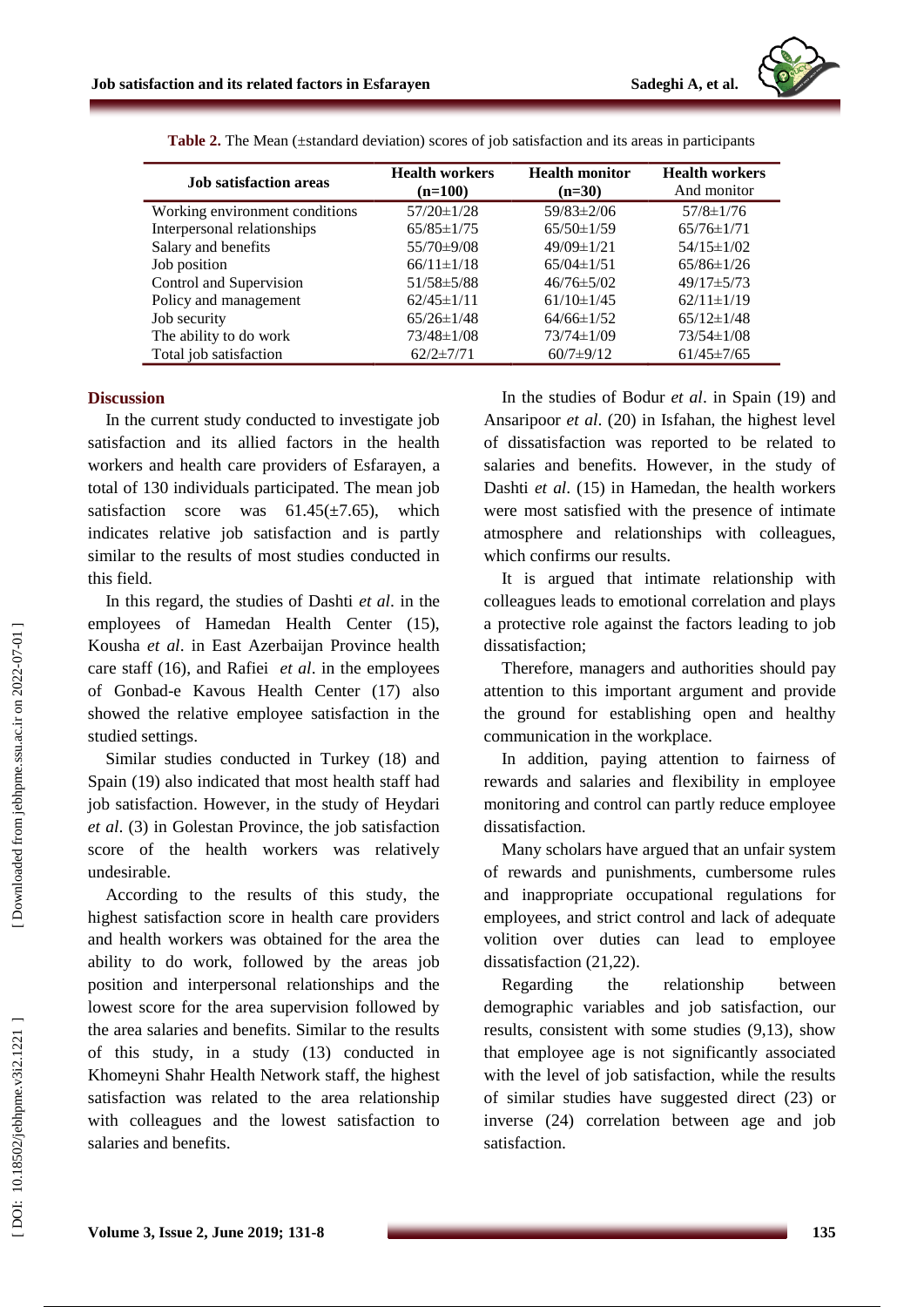According to the results of this study, there was no significant difference in job satisfaction between male and female employees; consistently, in studies carried out in Gonbad -e Kavous (17), Isfahan (20) and Turkey (18) on the health care staff, no significant relationship was found between job satisfaction and gender. In one study in Tehran, the job satisfaction of male health workers was higher than that of female ones (9). This inconsistency in the findings can be attributed to cultural factors.

The results of our study indicate no significant relationship between education level and total job satisfaction, but employees with high school diploma and lower education level, all of whom were health workers, had higher job satisfaction than others. The studies of Heydari *et al*. (3), Safi *et al* (9), and Rafiee *et al*. (17), in agreement with the current study, indicated that job satisfaction was not significantly associated with education level.

In two studies conducted in Khomeyni Shahr (13) and Kashan (24), an inverse correlation was found between education level and job satisfaction. In the study of Safi *et al*. (9), education level and the recreational and financial resources were significantly associated, so that the higher the employees' education level, the lower their satisfaction with welfare facilities available in the workplace.

This means that as people's education level increases, the level of their expectations also increases and they expect to have better financial and recreational conditions at the workplace. It is believed that promotion of education level and fair promotion policy can play a significant role in creating employee satisfaction and motivation (13, 24).

In the present study, employees with 16- to 20year work experience had the highest level of job satisfaction, but no significant relationship was observed between work experience and job satisfaction.

In the studies conducted in Gonbad -e Kavous (17) and Khomeyni Shahr (13), the level of employee satisfaction was not associated with

work experience. In the study of Heydari *et al*. (3), health workers with higher work experience had significantly higher job satisfaction. The health workers with high work experience may be more adapted to working conditions and rural communities and can *better* manage life and work related problems.

The results of this study showed that employment type and job satisfaction level were associated, so that official and contractual employees had comparatively higher job satisfaction. It is likely that employees who have higher job security status will have higher levels of job satisfaction.

In the study of Rafiee *et al*. on the employees of the Gonbad -e Kavous Health Center (17) and the study of Heydarin *et al*. on the midwives in selected hospitals of Tehran (25), no relationship was found between the two variables. However, in the study of Safi *et al*. (9), financial and recreational facilities and employment type were associated, so that the official employees had less satisfaction with recreational facilities of their workplace than contractual and project -based employees. It seems that this inconsistency in the results of studies is due to the working environments and difference in the levels of expectations between the official employees and other employees.

# **Conclusion**

The job satisfaction level of health workers and health care providers in Esfarayen was moderate. Despite the fact that in some areas, employees had a high level of job satisfaction, the level of employee satisfaction in certain areas such as supervision and salaries and benefits was not desirable.

Respective authorities are recommended to take into account factors that increase job satisfaction among employees to realize job satisfaction.

Setting appropriate job standards to reduce job stress and increase productivity, applying appropriate and fair policies for rewards and punishments, and creating recreational facilities at the workplace can improve employee satisfaction

Downloaded from jebhpme.ssu.ac.ir on 2022-07-01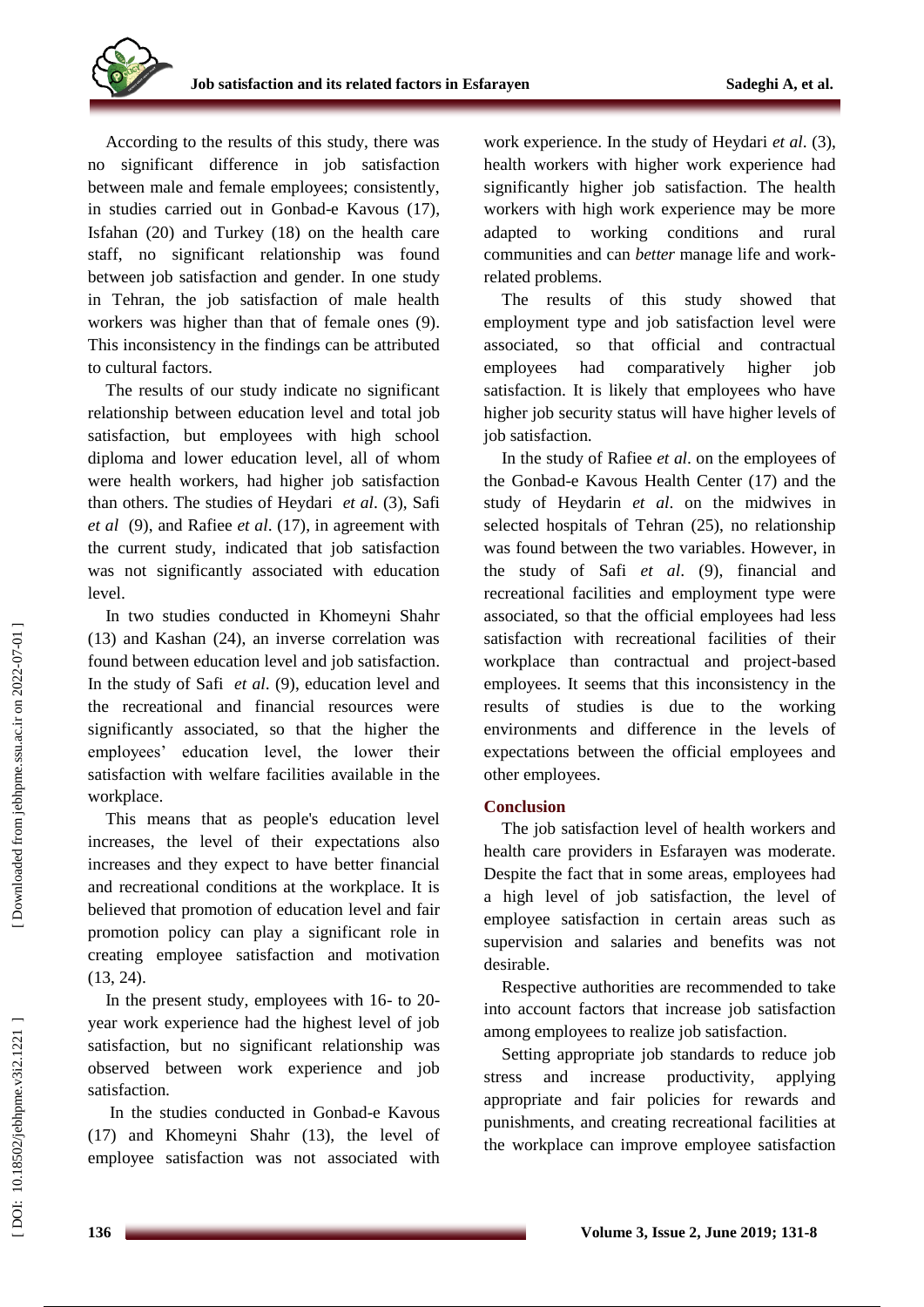and, consequently, increase the quality of services provided in health bases and health homes.

# **Acknowledgements**

This study was derived from a research project approved at the Esfarayen Faculty of Medical Sciences. Hereby, the financial support of the Research Deputy and the Student Research Committee of the Faculty are acknowledged. Besides, all health care providers, health workers,

# **References**

- 1. Safi MH, Mohamadi F, Arshi S. The Relationship between Perceived Organizational Justice and Organizational Commitment with Job Satisfaction in Employees of Northern Tehran Health Care Center. Community Health (Salāmat -I IJTIMĀĪ). 2015; 2(3): 172 -81 .
- 2. Yaghobpoor S , fateminezhad M. Job Satisfaction with Employees' Motivation with Herzberg Two -Way Model. Journal of Research New Approach. 2016 (1):263-82.
- 3. Heidari A, Kabir MJ, Babazadeh Gashti A, Jafari N, Lotfi M, Aryaei M, et al. Job satisfaction of health workers in Golestan Province based on Herzberg s model in the year 2012. Jorjani Biomedicine Journal. 2014; 2(2): 42 - 9 . [In Persian]
- 4. Hassani M, Sedaqat R, Kazemzadehbeytali M. Correlation between the Ethical Climate, Job Stress and Job Satisfaction in Nurses. Med Ethics J. 2017; 11(40): 63 -71 .
- 5. Safi MH, Mohamadi F, Amouzadeh I, Arshi Sh. The Relationship between Manager' Leadership Style with Job Satisfaction and Burnout in Staff of Shomal Health Center of Tehran. Salāmat-i ijtimātī. 2015; 2(2): 88-97.
- 6. Safi MH, Mohamadi F, Kolahi AA. The Relationship between Job Satisfaction with Burnout and Conflict Management Styles in Employees. Community Health (Salāmat-i ijtimāī). 2015; 2(4): 266-74.
- 7. Rafieian M, Jamshidi A, Hasanzadeh A, Sheikhi M. Investigating of Job Burnout among Health

and other people who assisted us in conducting this study are appreciated.

# **Conflict of interest**

The authors declare no conflict of interests.

## **Authors' contributions**

Sadeghi A, Rouhani H designed study; Zhianifard A, Siavashi M. gathered data; Sadeghi A, Jafari H, Rouhani H analyzed data; all the authors wrote the manuscript, read and approved the final manuscript.

Workers in health houses of Esfahan 1health center in 2013. J Health Syst Res. 2015; 11(3): 537 -49 .

- 8. Bakhshayesh AR. The Relationship Between Personality Types And General Health With Job Satisfaction Of Yazd Health Center Staffs. payavard. 2013; 7(1): 42 -55.
- 9 . Safi MH, Torkaman -nejad Sh, Arshi S. Job Satisfaction and its Influencing Factors among Shomal Health Center of Tehran Personnel in 2014. Community Health (Salāmat-i ijtimāī). 2015; 2(1): 64 -71 .
- 10. Mirzabeigi Gh, Salemi S, Sanjari M, Shirazi F, Heidari Sh, Maleki S. Job Satisfaction among Iranian Nurses. Hayat. 2009; 15(1): 49 -59 . [In Persian]
- 11. Yami A, Hamza L, Hassan A, Jira Ch, Sudhakar M. Job Satisfaction and Its Determinants Among Health Workers in jimma University Specialized Hospital , Southwest Ethiopia. Ethiop J Health Sci 2011 ; 21(1): 19 -27. PMCID: PMC3275875. PMID: 22435005.
- 12. Sheikh Veisi Z. The survey of job satisfaction in health and care personnel in hospitals under the Zahedan University of Medical Sciences in 2006 (dissertation). Zahedan: Zahedan University of Medical Sciences; 2006.
- 13. Daniali Sh, Shahnazi H, Kasiri Dowlatabadi N , Hasanzade A, Sharifirad Gh, Rabiie L. Job Satisfaction among Health Workers, Khomeinishahr, Iran. Health System Research Journal. 2011; 7(6): 702 -9. [In Persian]